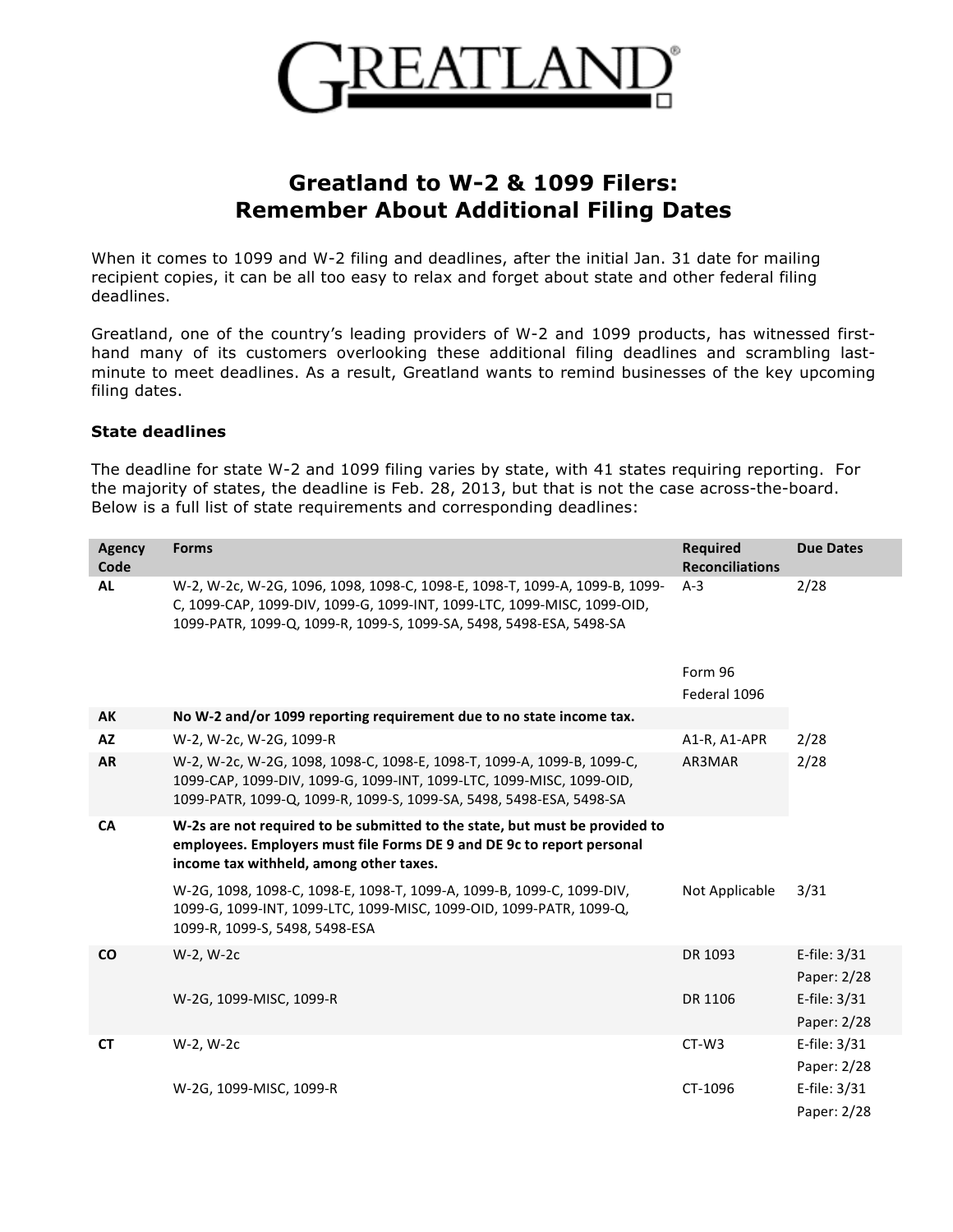| DE        | W-2, W-2c, 1099-MISC, 1099-R                                                                                                                                                                                          | WR, WR8        | E-file: $3/31$                                |
|-----------|-----------------------------------------------------------------------------------------------------------------------------------------------------------------------------------------------------------------------|----------------|-----------------------------------------------|
|           |                                                                                                                                                                                                                       |                | Paper: 2/28                                   |
| DC        | W-2, W-2c                                                                                                                                                                                                             | <b>FR-900B</b> | 1/31                                          |
|           | W-2G, 1099-MISC, 1099-R                                                                                                                                                                                               | Not Applicable | 1/31                                          |
| FL.       | No W-2 and/or 1099 reporting requirement due to no state income tax.                                                                                                                                                  |                |                                               |
| GA        | W-2, W-2c, W-2G, 1099-MISC, 1099-R                                                                                                                                                                                    | $G-1003$       | 2/28                                          |
| HI        | W-2, W-2c                                                                                                                                                                                                             | $HW-3$         | 2/28                                          |
|           | 1099-DIV, 1099-G, 1099-INT, 1099-MISC, 1099-OID, 1099-PATR, 1099-R                                                                                                                                                    | Not Applicable | 2/28                                          |
| ID        | W-2, W-2c, W-2G, 1098, 1099-A, 1099-B, 1099-C, 1099-MISC, 1099-R, 1099-S                                                                                                                                              | ID 967         | 2/28                                          |
| IL        | $W-2$                                                                                                                                                                                                                 | Not Applicable | 3/31                                          |
| IN        | W-2, W-2c, W-2G, 1099-R                                                                                                                                                                                               | $WH-3$         | 2/28                                          |
| KS        | W-2, W-2c, W-2G, 1098, 1098-C, 1098-E, 1098-T, 1099-A, 1099-B, 1099-C,                                                                                                                                                | KW-3, KW-3E    | 2/28                                          |
|           | 1099-CAP, 1099-DIV, 1099-G, 1099-H, 1099-INT, 1099-LTC, 1099-MISC, 1099-<br>OID, 1099-PATR, 1099-Q, 1099-R, 1099-S, 1099-SA, 5498, 5498-ESA, 5498-SA                                                                  |                |                                               |
| KY        | W-2, W-2c, W-2G, 1099-MISC, 1099-R                                                                                                                                                                                    | 42A806         | 1/31                                          |
| LA        | W-2, W-2c, W-2G                                                                                                                                                                                                       | $L-3$          | 2/28                                          |
| MA        | W-2, W-2c, 1099-B, 1099-DIV, 1099-INT, 1099-MISC, 1099-PATR, 1099-R                                                                                                                                                   | M-3, M-3M      | $W-2: 3/31$                                   |
|           |                                                                                                                                                                                                                       |                | 1099: 2/28                                    |
| <b>MD</b> | W-2, W-2c, W-2G, 1099-G, 1099-R, 1099-S                                                                                                                                                                               | <b>MW508</b>   | 2/28                                          |
| <b>ME</b> | W-2, W-2c, 1099-B, 1099-DIV, 1099-G, 1099-INT, 1099-MISC, 1099-OID, 1099-<br>PATR, 1099-R                                                                                                                             | W-3ME          | 3/31                                          |
| MI        | W-2, W-2G, 1099-MISC, 1099-R                                                                                                                                                                                          | MI 165         | 2/28                                          |
| <b>MN</b> | W-2, W-2c, W-2G, 1098, 1099-A, 1099-B, 1099-DIV, 1099-G, 1099-INT, 1099-<br>MISC, 1099-OID, 1099-PATR, 1099-R, 1099-S, 5498                                                                                           | Not Applicable | 2/28                                          |
| <b>MO</b> | W-2, W-2c, W-2G, 1099-R                                                                                                                                                                                               | $W-3$          | 2/28                                          |
|           | 1099-MISC                                                                                                                                                                                                             | MO-96          | 2/28                                          |
|           |                                                                                                                                                                                                                       | Federal 1096   |                                               |
| ΜS        | W-2, W-2c, W-2G, 1099-B, 1099-C, 1099-DIV, 1099-G, 1099-INT, 1099-MISC,<br>1099-PATR, 1099-R, 1099-S, 1099-SA                                                                                                         | 89-140         | W-2 & 1099-R:                                 |
|           |                                                                                                                                                                                                                       |                | E-file: 2/28<br>Paper: 1/31<br>1099s:<br>3/15 |
| MT        | W-2, W-2c, W-2G, 1098, 1098-C, 1098-E, 1098-T, 1099-A, 1099-B, 1099-C,<br>1099-CAP, 1099-DIV, 1099-G, 1099-INT, 1099-LTC, 1099-MISC, 1099-OID,<br>1099-PATR, 1099-Q, 1099-R, 1099-S, 1099-SA, 5498, 5498-ESA, 5498-SA | $MW-3$         | 2/28                                          |
| ΝV        | No W-2 and/or 1099 reporting requirement due to no state income tax.                                                                                                                                                  |                |                                               |
| <b>NH</b> | No W-2 and/or 1099 reporting requirement due to no state income tax.                                                                                                                                                  |                |                                               |
| <b>NC</b> | W-2, W-2G, 1099-MISC, 1099-R                                                                                                                                                                                          | NC-3, NC-3M    | 2/28                                          |
| <b>ND</b> | W-2, W-2c, W-2G, 1099-B, 1099-DIV, 1099-G, 1099-INT, 1099-MISC, 1099-                                                                                                                                                 | Not Applicable | E-file: 3/31                                  |
|           | OID, 1099-PATR, 1099-R, 1099-S                                                                                                                                                                                        |                |                                               |
|           |                                                                                                                                                                                                                       |                | Paper: 2/28                                   |
| <b>NE</b> | W-2, W-2c, W-2G, 1099-MISC, 1099-R                                                                                                                                                                                    | $W-3N$         | 2/1                                           |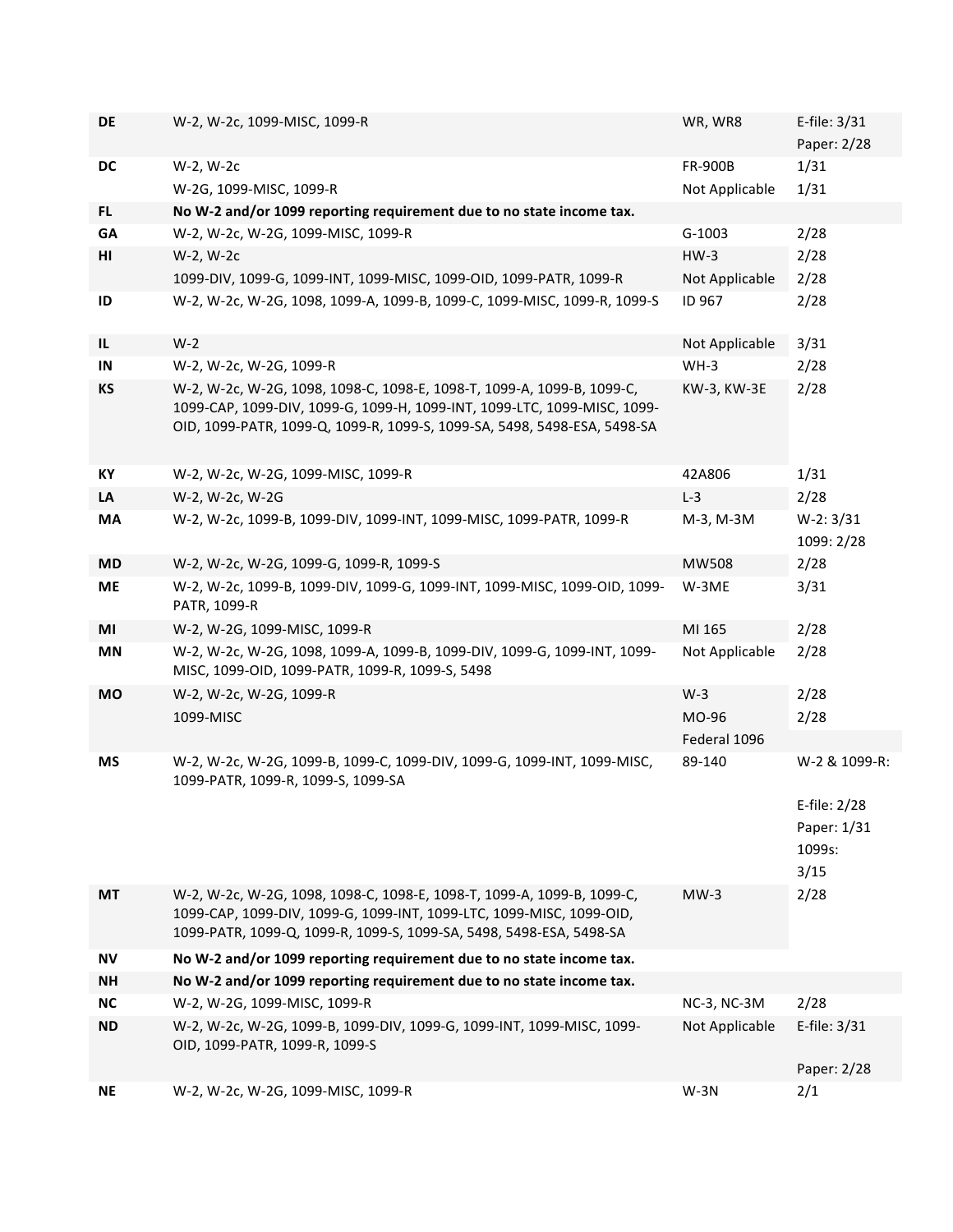| <b>NJ</b> | W-2, W-2G, 1098, 1098-C, 1098-E, 1098-T, 1099-A, 1099-B, 1099-C, 1099-<br>CAP, 1099-DIV, 1099-G, 1099-H, 1099-INT, 1099-LTC, 1099-MISC, 1099-<br>OID, 1099-PATR, 1099-Q, 1099-R, 1099-S, 1099-SA, 5498, 5498-ESA, 5498-SA | $NI-W-3$       | 2/28                                                       |
|-----------|---------------------------------------------------------------------------------------------------------------------------------------------------------------------------------------------------------------------------|----------------|------------------------------------------------------------|
| <b>NM</b> | W-2, W-2c, W-2G, 1099-MISC, 1099-R                                                                                                                                                                                        | RPD-41072      | 2/28                                                       |
| <b>NY</b> | No W-2 and/or 1099 reporting. Annual wage and withholding information is<br>reported on the 4th quarter or final NYS-45 return filed for the year.                                                                        |                | 2/28                                                       |
| <b>OH</b> | W-2, W-2G, 1099-R                                                                                                                                                                                                         | $IT-3$         | 2/28                                                       |
| OK        | W-2G, 1099-MISC, 1099-PATR, 1099-R                                                                                                                                                                                        | $G-141$        | 2/28                                                       |
| <b>OR</b> | $W-2$                                                                                                                                                                                                                     | Form WR        | 3/31                                                       |
| PA        | W-2, W-2G, 1099-MISC, 1099-R                                                                                                                                                                                              | REV-1667       | 1/31                                                       |
| <b>RI</b> | W-2, W-2G, 1099-MISC, 1099-R                                                                                                                                                                                              | $RI-W3$        | 2/28                                                       |
| <b>SC</b> | W-2, W-2G, 1099-MISC, 1099-R                                                                                                                                                                                              | WH-1612        | 2/28                                                       |
| <b>SD</b> | No W-2 and/or 1099 reporting requirement due to no state income tax.                                                                                                                                                      |                |                                                            |
| <b>TN</b> | No W-2 and/or 1099 reporting requirement due to no state income tax.                                                                                                                                                      |                |                                                            |
| TX        | No W-2 and/or 1099 reporting requirement due to no state income tax.                                                                                                                                                      |                |                                                            |
| UT        | W-2, W-2c, W-2G, 1099-MISC, 1099-R                                                                                                                                                                                        | <b>TC-941R</b> | E-file: 3/31<br>Paper: 2/28                                |
| <b>VT</b> | W-2, W-2G, 1099-MISC, 1099-R                                                                                                                                                                                              | <b>WH-434</b>  | 2/28                                                       |
| VA        | W-2, W-2G, 1099-MISC, 1099-R                                                                                                                                                                                              | $VA-6$         | 2/28                                                       |
| <b>WA</b> | No W-2 and/or 1099 reporting requirement due to no state income tax.                                                                                                                                                      |                |                                                            |
| <b>WV</b> | W-2, W-2G, 1099-MISC, 1099-R                                                                                                                                                                                              | $IT-103$       | 2/28                                                       |
| WI        | W-2, W-2c, W-2G, 1099-MISC, 1099-R                                                                                                                                                                                        | $WT-7$         | W-2, W-2G:<br>1/31<br>1099:<br>E-file: 3/31<br>Paper: 2/28 |

WY No W-2 and/or 1099 reporting requirement due to no state income tax.

\* If date shown falls on a Saturday, Sunday or legal holiday, the due date is the next business day.

## **W-2 & 1099 Federal Filing Deadlines**

Below are the federal deadlines to remember to avoid unnecessary penalties:

| January 31, 2013                                                                                                                                                                                                                                                                                                                  | 2012 W-2 & 1099 copies to<br>Recipients/Employees |  |
|-----------------------------------------------------------------------------------------------------------------------------------------------------------------------------------------------------------------------------------------------------------------------------------------------------------------------------------|---------------------------------------------------|--|
|                                                                                                                                                                                                                                                                                                                                   | 2012 940 & 944 to IRS                             |  |
| *Although this deadline has passed, businesses should still<br>file W-2 & 1099 forms as soon as possible if they have yet to<br>do so. If you fail to file a correct Form W-2 by the due date<br>and cannot show reasonable cause, you may be subject to a<br>penalty, which is based on when you file the correct Form<br>$W-2.$ |                                                   |  |